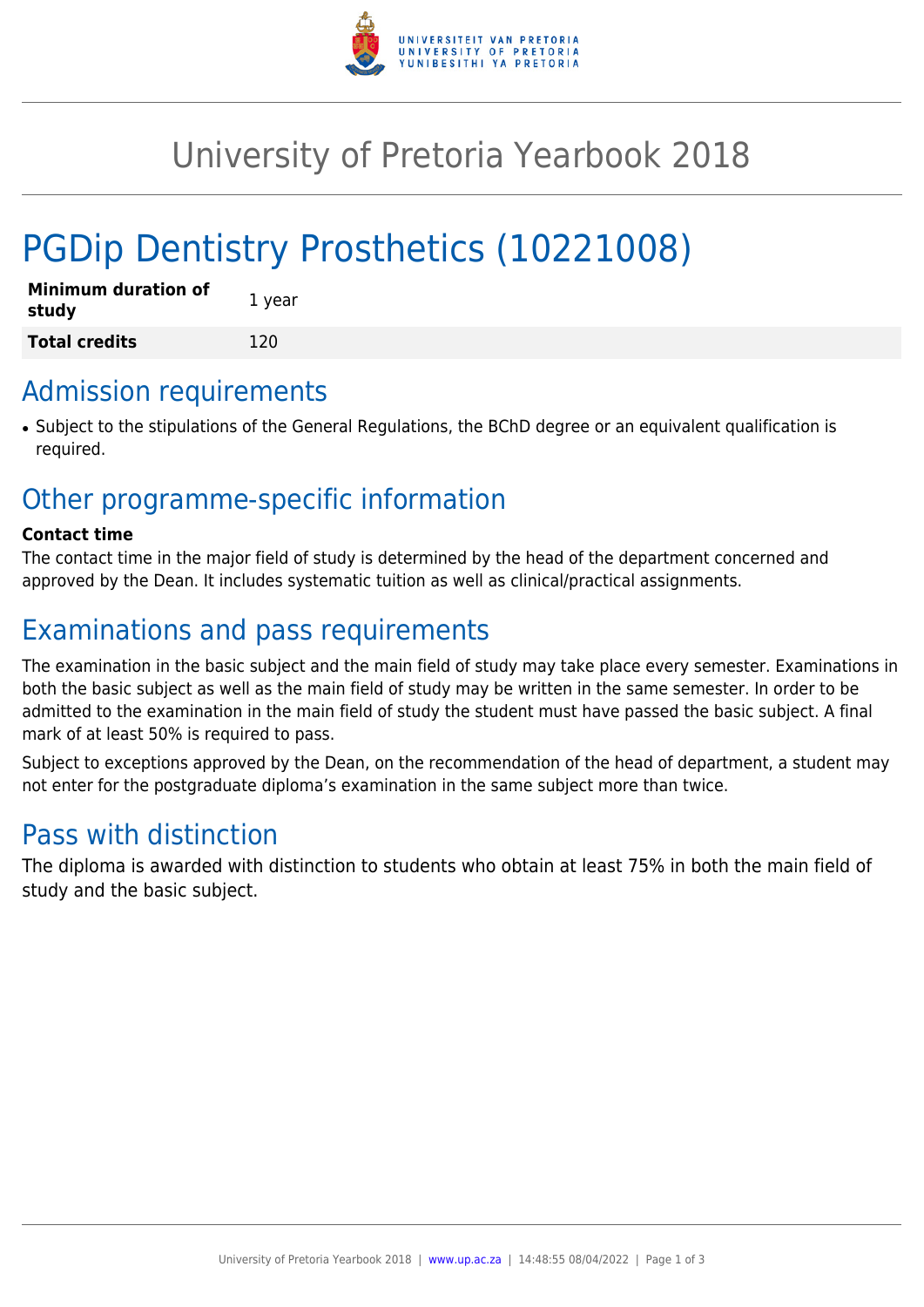

# Curriculum: Final year

**Minimum credits: 120**

## **Core modules**

## **Prosthetics 701 (PTK 701)**

| <b>Module credits</b>         | 100.00                         |
|-------------------------------|--------------------------------|
| <b>Contact time</b>           | 1 discussion class per week    |
| Language of tuition           | Module is presented in English |
| <b>Department</b>             | <b>Prosthodontics</b>          |
| <b>Period of presentation</b> | Year                           |

## **Prosthetics 701 (PTK 701)**

| <b>Module credits</b>         | 100.00                         |
|-------------------------------|--------------------------------|
| Language of tuition           | Module is presented in English |
| <b>Department</b>             | <b>Prosthodontics</b>          |
| <b>Period of presentation</b> | Year                           |

# **Elective modules**

### **Anatomy 710 (ANA 710)**

| <b>Module credits</b>         | 20.00                                       |
|-------------------------------|---------------------------------------------|
| <b>Prerequisites</b>          | No prerequisites.                           |
| Language of tuition           | Afrikaans and English are used in one class |
| <b>Department</b>             | Anatomy                                     |
| <b>Period of presentation</b> | Semester 1                                  |

### **Anatomy and principles of surgery 700 (CBA 700)**

| <b>Module credits</b>         | 20.00                                      |
|-------------------------------|--------------------------------------------|
| Language of tuition           | Separate classes for Afrikaans and English |
| <b>Department</b>             | Maxillo Facial and Oral Surgery            |
| <b>Period of presentation</b> | Semester 1                                 |

#### **Physiology 714 (FSG 714)**

| <b>Module credits</b>         | 20.00                          |
|-------------------------------|--------------------------------|
| Language of tuition           | Module is presented in English |
| <b>Department</b>             | Physiology                     |
| <b>Period of presentation</b> | Year                           |
|                               |                                |